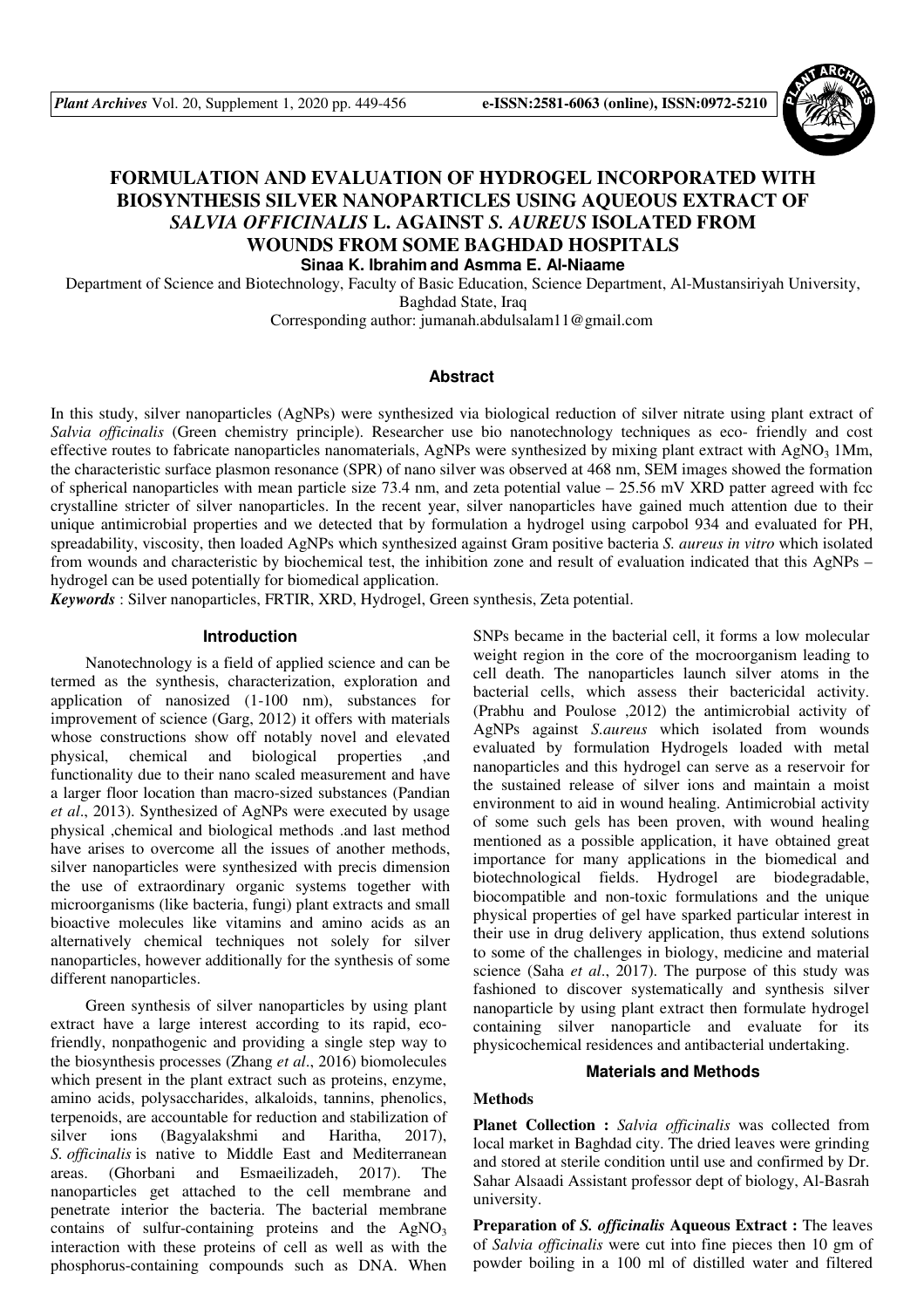using whatmann No. 1 filter paper (pore size 18 µm) (Indra *et al*., 2017) and the aqueous extract kept in 4°C until use. (Kokila *et al*., 2015).

**Synthesis of Silver Nanoparticles :** To synthesized of Silver nanoparticles 10 ml of aqueous extract of *Salvia officinalis* was added to 90 ml of aqueous silver nitrate solution 1mM, (Kumar *et al*., 2017). And heating the mixture to 70°C, changing color from pale yellow brown to reddish green indicated the reduction of  $AgNO<sub>3</sub>$  to metallic silver (Arrieta *et al.*, 2018).

## **Characterization of The Silver Nanoparticles**

**UV-Visible spectrophotometer :** UV-vis absorption was analyzed after diluted 2 ml of silver nanoparticles solution in quartz cuvette with 1 ml distilled water, the absorption ranges from 190 -800 nm by using Chrome Tech spectrophotometer model UV-1100

**Particles Size Analysis :** Mean particle size diameter and polydispersity were all measured in solution form after synthesis, silver nanoparticles 2 ml were added to the quartz by using photon correlation spectroscopy, the measurement were taken.

**Zeta Potential Measurements :** The zeta potential was measured by an electrophoretic light - scattering apparatus (zeta sizer - nano series malvern instruments) to examine the charge of silver nanoparticle colloidal and stability.

**X-RAY Diffraction Measurement :** Crystalline metallic pattern of AgNPs powder was analyzed using X-ray diffraction to obtain a pellet of pure Nps, for XRD analysis silver nanoparticles solution was centrifuged at 10000 rpm for 20 minutes followed washed the deposit with distilled water three times, The X-RD pattern was operated at a voltage of 40 kv with cu-kα radiation. The scanning was done from 20° to 80.

**FTIR analysis :** The FTIR spectra was on record in the range of 4000- 400 cm<sup>-1</sup> at a resolution of 4 cm<sup>-1</sup>, then sample slide was prepared and placed in fourier transform infrared for the analysis of the nanoparticles.

**SEM** analysis : After preparing the nanoparticles, the suspension of nanoparticles was centrifugation on 10000 rim/min and let it to dry. The powder used under electronic microscope.

## **Bacteria strains**

*S. aureus* isolated from wounds obtained from Baghdad hospital ,bacteria were cultured at 37 ºC on mannitol salt agar, and identified by biochemical test like catalase test, oxidase test, IMVC, Nitrate reductase, sugar fermentation test and characteristics of the isolates by light microscopic.

## **Preparation of hydrogel formulation**

Hydrogel formulation were prepared by cold mechanical method with quantity of carbopol 934 polymer, (2g) of polymer were dissolved in distilled water and left overnight, then a quantity of glycerol (2g) was added and mixed well (Prabu *et al*., 2017). Then a preservatives was added sodium benzoate 0.25 gm, methyl paraben 0.03 gm, after that silver nanoparticles were added (Table 1) and volume made up to 100 ml distilled water, (Mohammed *et al*., 2018).

|                        | <b>Table 1:</b> The preparation of three formulas using different |  |  |
|------------------------|-------------------------------------------------------------------|--|--|
| concentration of AgNPs |                                                                   |  |  |

| <b>Ingredients</b> |            |         |      |
|--------------------|------------|---------|------|
| Carbopol 934       |            |         |      |
| Glycerol           |            |         |      |
| Sodium benzoate    | 0.25       | 0.25    | 0.25 |
| Methylparaben      | 0.03       | 0.03    | 0.03 |
| AgNPs              | $50 \mu g$ | $\mu$ g |      |
| Distilled water    |            |         |      |

**Characterization of Hydrogel Formulation Appearance :**  The hydrogel formulated were spotted for their visible appearance, colour, structure, feel up on application such as grittiness, stickiness and smoothness (Soni and Singhai, 2012).

**pH** : The pH of hydrogel formulated was determined by using pH meter, 1gm of hydrogel was diluted (dissolved) in 100 ml distilled water and stored in 4°C two hours, the PH was measured (Prusty and Parida, 2015).

**Spreadability :** Spreadability of hydrogel was determined by using glass slide fixed on the block and 2 gm was put on it, the hydrogel was sandwiched by using another glass slide and weight 20 g was placed on upper slide to form a thin gel layer between slides, weight movable, then the time taken to separate the upper slide away from the lower slide was noted, spreadability was calculated by using the equation:

## $S = mI/t$

Where :

 $m$  = weight tide upper slide

 $l =$  length moved to the glass slide

t = time taken to separate from each other (Prabu *et al*., 2017).

**Viscosity**: The viscosity measurement of the gel was performed with a Viscometer and for this purpose, spindle NO. 04 was used. by rotation of 20 rpm / min.

**Antibacterial Activity :** The antibacterial activity of the hydrogel examined against *Staphylococcus aureus* which isolated from wounds by agar diffusion technique, the agar plates were prepared just like manufactures specification and 0.1ml from bacterial suspension having turbidity  $(10^5 \text{ cft/ml})$ was spreading over the surface of medium, the wells were made with cork-borer 6mm diameter and put in this wells 0.1ml of hydrogel which loaded different Concentration of silver nanoparticles. Then the plates were incubated at 37°C for 24 hours and the inhibition zones were measured. Hydrogel without silver nanoparticles used as control (Mohammed *et al*., 2018).

## **Results**

## **Evaluation of plant extract**

The color of the extract was located to be brown .and the extract was tested for its phytochemical analysis like alkaloids, glycosides, saponin, phenolics, tannin, and flavonoids. The result of phytochemical analysis of the plant extract is show in table (1)

450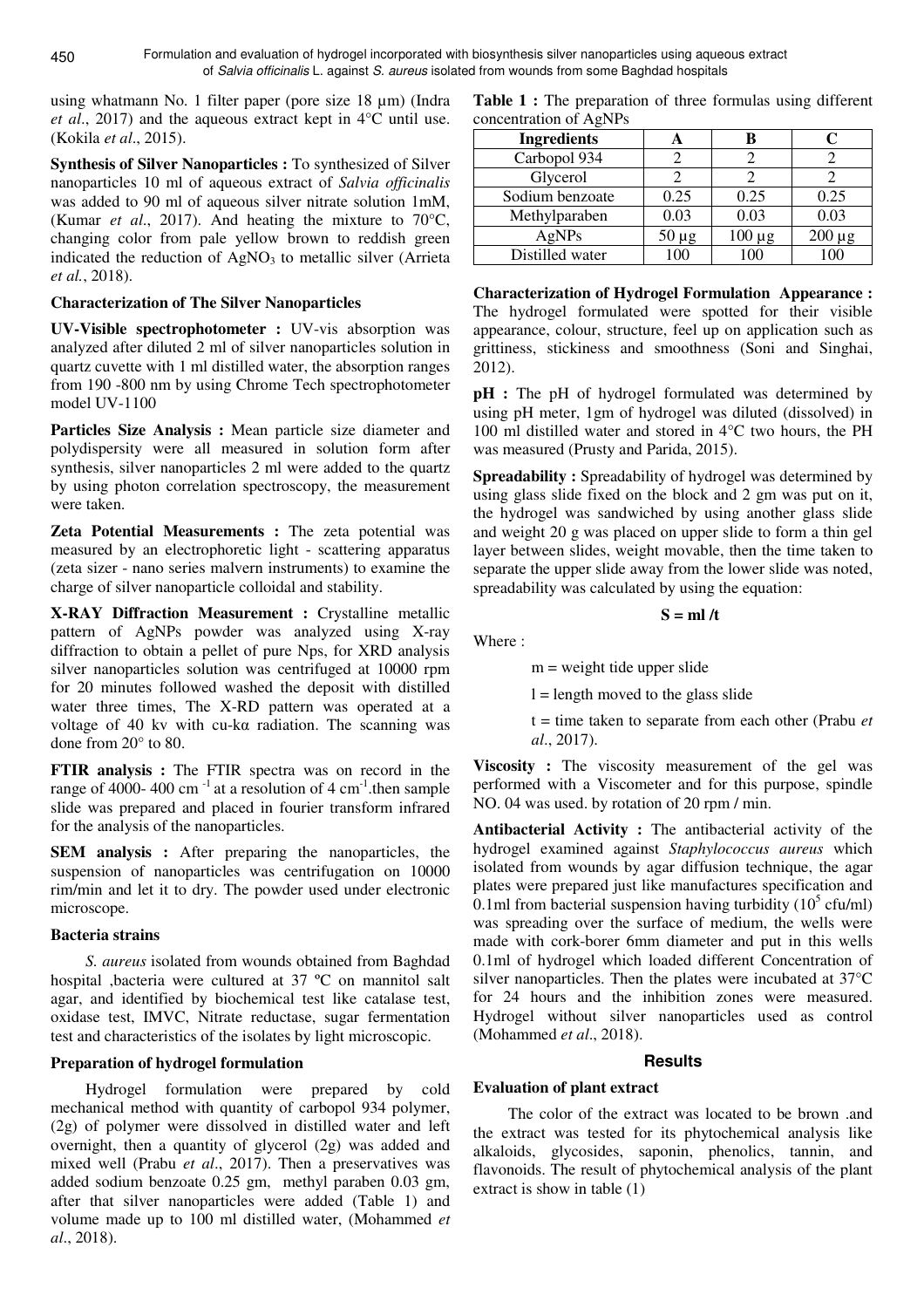**Table 1 :** Chemical components analysis for aqueous extracts of *Salvia officinalis*

| <b>Components</b> | <b>Reagents</b>            | <b>Result</b> |
|-------------------|----------------------------|---------------|
| <b>Tannins</b>    | Lead acetate $%1$          |               |
| Saponins          | <b>Fast stirring</b>       |               |
| Flavonoids        | 1% Aqueous ferric chloride |               |
| Alkaloids         | Mayer's reagent            |               |
|                   | Wagner reagent             |               |
| Proteins          |                            |               |
| Phenolics         | 1% Aqueous ferric chloride |               |
| Oil               |                            |               |
| Glycosides        | Molish test                |               |

#### **Green synthesis of silver nanoparticles**

Green synthesis of AgNPs used to be prepared from plant extract, by mixing aqueous plant extract with silver nitrate solution and heated the mixture to  $70 \degree$  changing in solution color from faded yellow brown to reddish green inexperienced was once observed and suggests the reduction silver ions and component of AgNPs. This component is shown in (figure 1).



**Fig. 1 :** Formation of silver nanoparticles (a)*Salvia officinalis* plant, (b)*Salvia officinalis* aqueous extract (c)Reaction mixture(leaf extract +nitrate solution =AgNPs ).

## **Characterization of silver nanoparticles**

**UV-Visible Spectroscopy Analysis :** The response between the metal ions and the plant extract were examined by UV-Vis spectrophotometer. The silver nanoparticles (AgNPs) have free electrons that stimulate surface plasmon resonance absorption (SPR) band, (figure 2) suggest the UV-vis spectra of AgNPs recorded the wavelength range from 190 to 800 nm and the maximum absorbance of silver nanoparticles occurred at 468 nm. The appearance of the peaks, assigned to surface plasmons, are well-documented for more than a few metal nanoparticles (Yu *et al*., 2019). The actual mechanism of the extracellular biosynthesis of Ag NPs is not well understood, It was once suggested that NADH coenzyme was once working as an electron shuttle to neutralize Ag+ ion (Okafor *et al*., 2013).



**Fig. 2 :** UV–vis spectrum of silver nanoparticles AgNPs 1mM.

Particle size analysis : Particle size analyzer has been used to detect the size of nanoparticles, (figure.3) shows PSA for silver nanoparticles synthesized by green method and it has a diameter 73.4 nm with poly dispersity index PDI 0.322 indicating that synthesized particles are good and uniform sizes. (Roy *et al*., 2013).



**Fig. 3 :** Particle size analyzer graph of Ag Nanoparticles using *Salvia officinalis* L. extract

**Zeta potential analysis :** Zeta Analysis used to painting the surface charge and stability of silver nanoparticles as proven in (figure 4). The biosynthesized AgNPs had a negative charge with zeta potential value - 25.66 mv, which that falls inside the vary of  $(-20)$  to  $(-30)$  mv is viewed as relatively moderately stable (Ardani *et al*., 2017).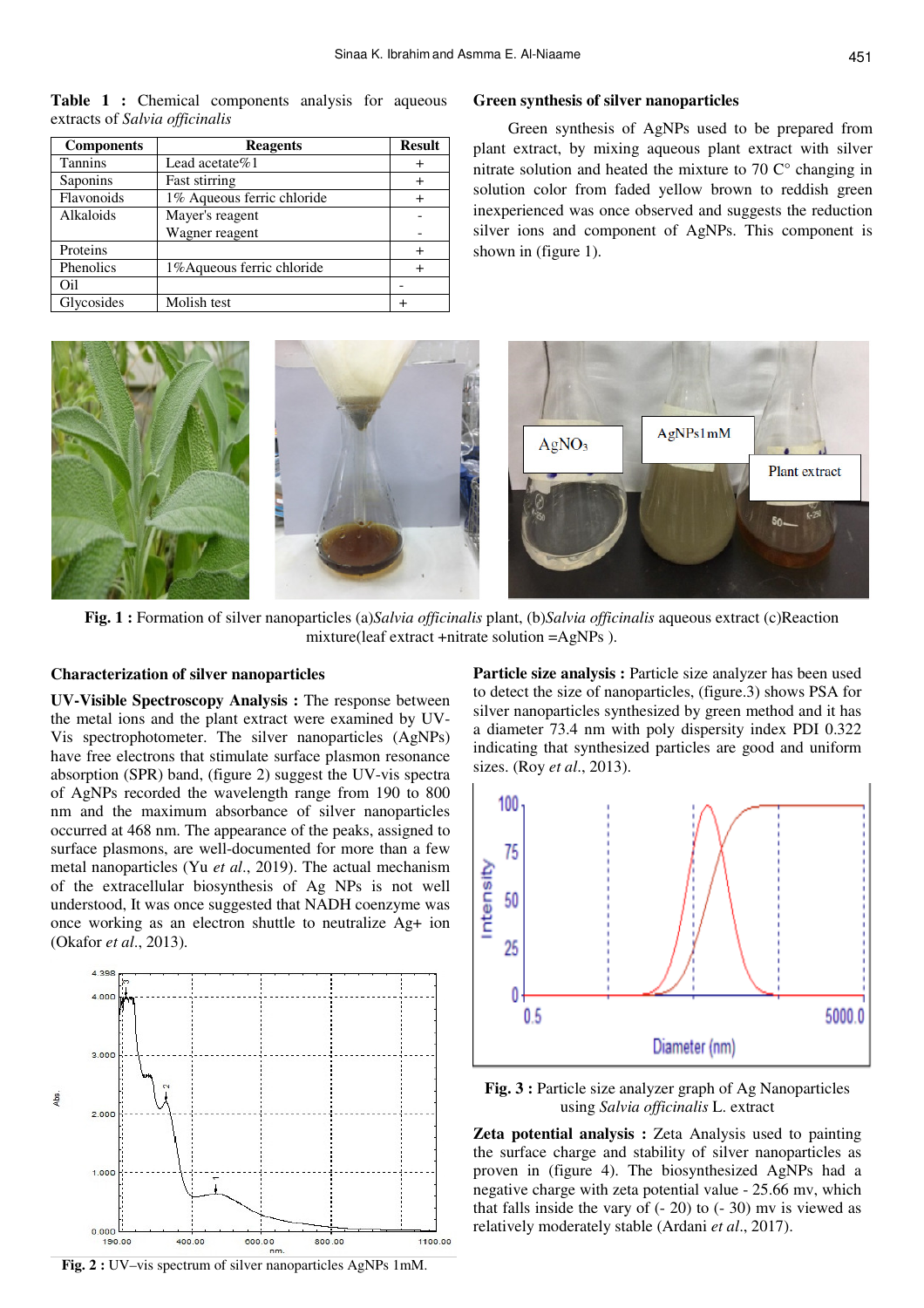

**Fig. 4 :** Zeta potential distribution of *Salvia officinalis* silver nanoparticles

**X-ray diffraction spectroscopy :** The crystalline nature of silver nanoparticles which prepared in this study were verified via XRD pattern in as show in (figure 5).

The XRD sketch genuinely shows 4 peaks at 2θ=38.19°, 44.37°, 64.65°,77.47° represented the synthesis AgNPs with fcc structure respectively, the reflex of crystalline planes  $(111),(200),(220),(311)$ . The average size of the synthesized AgNPs was once determined by way of usage the Debye scherrer equation it was to be = 24.08 nm. These peaks are due to the natural compounds which are present in the extract and accountable for silver ions reduction and stabilization of AgNPs. our finding is line with (Mie *et al*., 2013).



**Fig. 5 :** X-ray diffract gram of AgNPs.

**Fourier infrared spectroscopy analysis :** FTIR measurements are very vital for probing the chemical composition of the surface of silver nanoparticles and to become aware the feasible interactions between Ag and biomolecules (protein), responsible for the capping and efficacious stabilization of the silver nanoparticles (Umoran *et al*., 2014; Prabakaran *et al*., 2012). Figure (6a) and (6b) present the FTIR of the *Salvia officinalis* aqueous extract and of the silver nanoparticles respectively. The comparison of FTIR spectrum between the *Salvia officinalis* leaf extract and silver nanoparticles showed that the peaks of FTIR spectrum of silver nanoparticles located at 514.99, 582.5, 769.6, 902.64, 1122.57, 1159.22, 1192.01, 1263.37, 1309.67, 1334.74, 1371.34, 1624.08, 1660.71, 1770.65, 1826.59, 1905.67, 1955.82, 2357.01 cm<sup>-1</sup>, can be comparable with that of plant extract located at 516.92, 580.57, 773.46, 902.69, 1120.64, 1157.29, 1190.08, 1267.23, 1313.52, 1334.74, 1373.32, 1629.85, 1665.5, 1768.72, 1826.59, 1903.74, 1955.82, 2358.94 cm-1 respectively. The peaks at 516.92 and  $580.57$  cm<sup>-1</sup> refer to aromatic compounds in the plants (Kumar *et al*., 2012). The peaks at 773.46 and 902.69 cm-1 refer to CH out-of-plane bending vibrations (Kumar *et al*., 2012). The peaks at 1120.67, 115729 and 1190.08 cm<sup>-1</sup> correspond to C-O stretching vibrations mode (Phanjom and Ahmed, 2015). The peak at  $1267.23$  cm<sup>-1</sup> refers to to C-H deformation vibrations (Lin *et al*., 2010). The peaks at 1313.52, 1334.74 and 1373.32 cm-1 refer to C−N stretch vibrations as well as to the amide I bands of proteins (Umoren *et al*., 2014). The peaks at 1629.85 and 1665.5 cm-1 correspond to amide I and amide II and arises due to carbonyl stretch and –N–H stretch vibrations in the amide linkages of the proteins, respectively (Phanjom and Ahmed, 2015; Balagi *et al*., 2009; Song *et al*., 2009). The peak at 1768.72  $\text{cm}^{-1}$  refers to carbonyl groups (Song *et al.*, 2009). The peaks at 1826.59, 1903.74 and 1955.82  $cm^{-1}$  refer to aromatic –CH stretching (Prabakaran *et al*., 2012). The peaks at  $2358.94$  cm<sup>-1</sup> corresponds to primary amine group of protein (Phanjom and Ahmed, 2015). The carbonyl group from amino acid residues and peptides of proteins has the enhanced capacity to bind metal (Balaji *et al*., 2009), so proteins can probable covering like coat AgNPs to forestall aggregation of the nanoparticles and stabilize the medium. Thus, the biological molecules can be operate the feature for the formation and stabilization of the silver nanoparticles in medium. Gole *et al*. (2001) said the proteins can bind to silver nanoparticles through free amine companies in the proteins. Hence, the proteins which existent on the surface of the silver nanoparticles act as capping agent for stabilization.



**Fig. 6a :** FTIR spectrum of *Salvia officinalis* leaf extract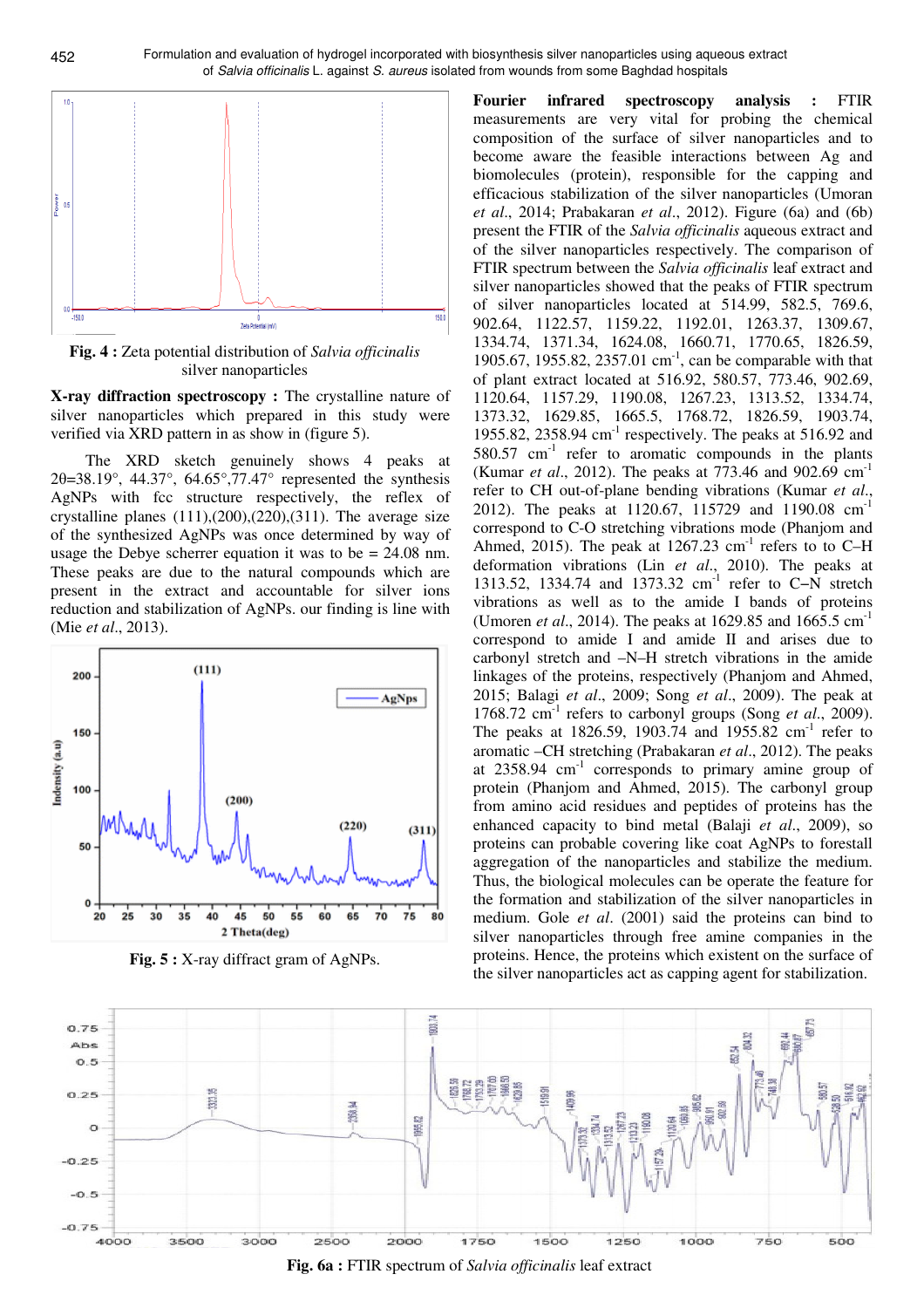

**Fig. 6b :** FT-IR spectrum of synthesized AgNPs using *Salvia officinalis* extract

**SEM analysis :** SEM used to be signify the shape, measurement and morphology of green synthesized of silver nanoparticles AgNPs. It reveals that silver nanoparticles have dispersed nearly spherical shape , with particle size in the range of 70nm to 80nm which that shows in (figure7). (Saha *et al*., 2017).



**Fig. 7 :** SEM image of AgNPs using *Salvia officinalis* L. extract.

**Characterization of bacteria isolates :** When the isolates cultured on mannitol salt agar the colony were pale yellow or deep yellow pigments on mannitol salt agar and the results of biochemical test revealed that all isolates were positive to catalase test and nitrate reduction test , further all the isolates were negative to oxidase test and citrate utilization and the isolates produced bright red color in methyl red test and red color in vogas –proskauer test ,and the bacteria isolates was gram positive, staining with purple coloured cocci in clusters (figure. 8).



(a) Colony of *S. aureus* on mannitol salt agar (b) Methyl red test for *S. aureus*

**Physicochemical evaluation of Hydrogel formulation :**  Among the more than a few topical formulation, gel is desired both in cosmetic and in pharmaceutical preparations

due to its quicker release rate of drug substance, easily spreadable and removable, physicochemical parameters such as homogenous of color, presence of any foreign particle and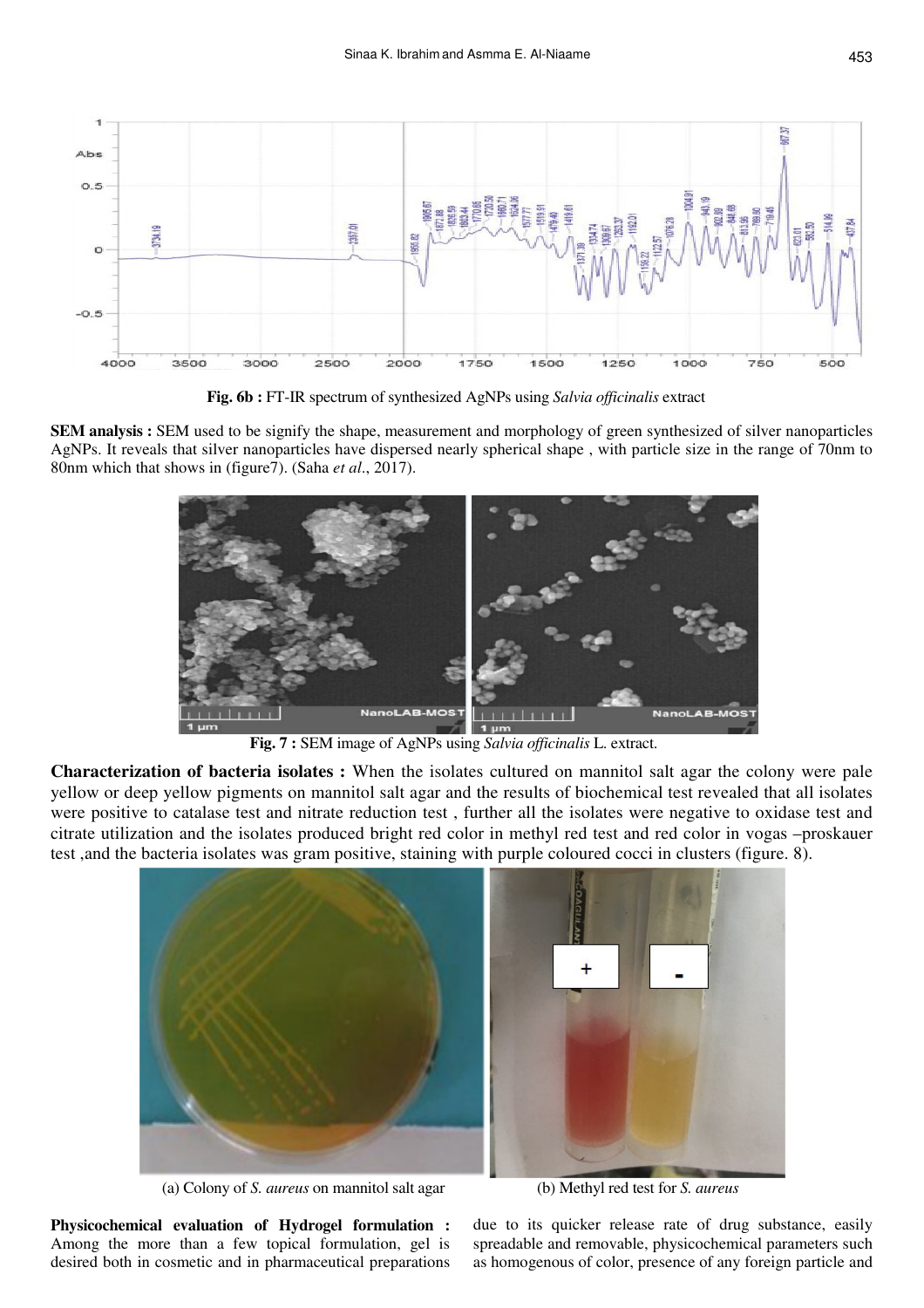fibers, pH, visual examination results indicate that prepared topical gel formulation has uniform gray shade distribution and free from any lumps, fibers and any particle (Prabu *et al*., 2017).

The pH for the gel organized by means of carbopol 934 used to be located 5.43 which is near to be compatible with skin. (Soni and Singhai, 2012).

**Spreadability :** The therapeutic property of the topical formulation depends upon the spreadability, the result of spreadability was found to be 5.7 which truly signify that the hydrogel is convenient to spread on the skin. The result of viscosity of gel was found to be 28000 cp ,viscosity play an important role in controlling drug penetration, also when the spreadability is high the viscosity is decreased, and at the

same time has another property of remaining at the application site without leak.

**In vitro antibacterial activity :** The inhibitory zone diameter for all three hydrogel formulation which prepared with different concentration of silver nanoparticles indicates that all three salvia officinalis leaf extract nanoparticles loaded hydrogel produced very significant zone inhibition and no zone of inhibition was obtained with control gel formulation (without AgNPs),in figure 8. it can be illustrated that at 24 hour incubation time the diameters of inhibition zones values were between 11-14 mm for the concentration of AgNPs 50,100  $\mu$ m/ml, and 12-15 mm for the concentration 200 µm/ml against Gram positive bacteria S. aureus which used in this study.as show in (fig.10)



**Fig. 8 :** Antibacterial activity of AgNPs in Carbopol gel base against *S. aureus*. (C)control of hydrogel without AgNPs

## **Discussion**

The problem of bacterial resistance to antibiotic traditionally has been solved by develop an appropriate antimicrobial drug by a mechanism using natural resources, in this study the rapid reducing agent for silver nitrate solution due to bioactive molecules which present in plant extract of *Salvia officinalis*, the progress of AgNPs green synthesis was observed by UV-Vis spectroscopy, appearance of peaks assigned to surface Plasmon resonance are well documented for more than a few metal nanoparticles (Yu *et al*., 2019), the mechanism of the extracellular biosynthesis of AgNPs is not well understood, it was once suggested that NADH coenzyme was working as an electron shuttle to neutralize Ag<sup>+</sup> ion (Okafor *et al*., 2013). The particle size with PDI value 0.322 indicating that this particles are good and uniform size (Roy et al., 2013), crystalline structure of silver nanoparticles was identified by XRD showing planes due to natural compounds presenting in the plant extract and accountable for silver ions reduction and stabilization of AgNPs, our finding is line with (Mie *et al*., 2013) and the value of zeta potential was viewed as relatively moderately stable (Ardani *et al*., 2017). FTIR analysis revealed that the protein can probable covering like coat AgNPs to forestall aggregation of the nanoparticles and stabilization in medium, thus the biological molecules can be operate the feature for the formulation and stabilization of silver nanoparticles in aqueous medium. Gole *et al*. (2001) said the proteins can bind to the AgNPs through free amine companies in the protein. Hence, the proteins which existent on the surface of silver nanoparticles act as capping agent for stabilization. By definition gels are tridimensional polymeric networks that contain a large amount of water inside their binding and

swell without dissolving (Wang *et al*., 2004). This skill that they have the capability to absorb exudates,which continues moisture on the wound surface. Besides, gels have high water vapor and oxygen permeablilty, as well as mechanical homes that resemble physiological gentle tissues, evaluation of hydrogel shows good pH which is near to be compatible with skin and spreadability signify that gel is high spread on the skin, at the same time when spreadability is high the viscosity is decreased to remaining at the application site without leak (Sezer *et al*., 2008).

In this work carbopol 934 was the material used to form the gels due to its suitable gel forming property. On the other hand, three different concentration of silver nanoparticles 200 µg, 100µg, 50µg were selected to create three types of samples, and agar well diffusion results indicate that increase of the concentration of AgNPs leads to more positive antibacterial effect. these observations also reconfirm the results from the previous study (Nguyen *et al*., 2019).

## **Conclusion**

From the above study work, it was accomplished that green silver nanoparticles is a feasible choice to avoid toxic materials resulting from chemical and physical method, nontoxic effect on human cells and encourage as to use it in the formulation gel (as a drug delivery) due to antibacterial activity, Hence, to conclude it is one of the future novel delivery system in the field of skin therapeutic for the effective treatment of bacterial infection due to its properties.

454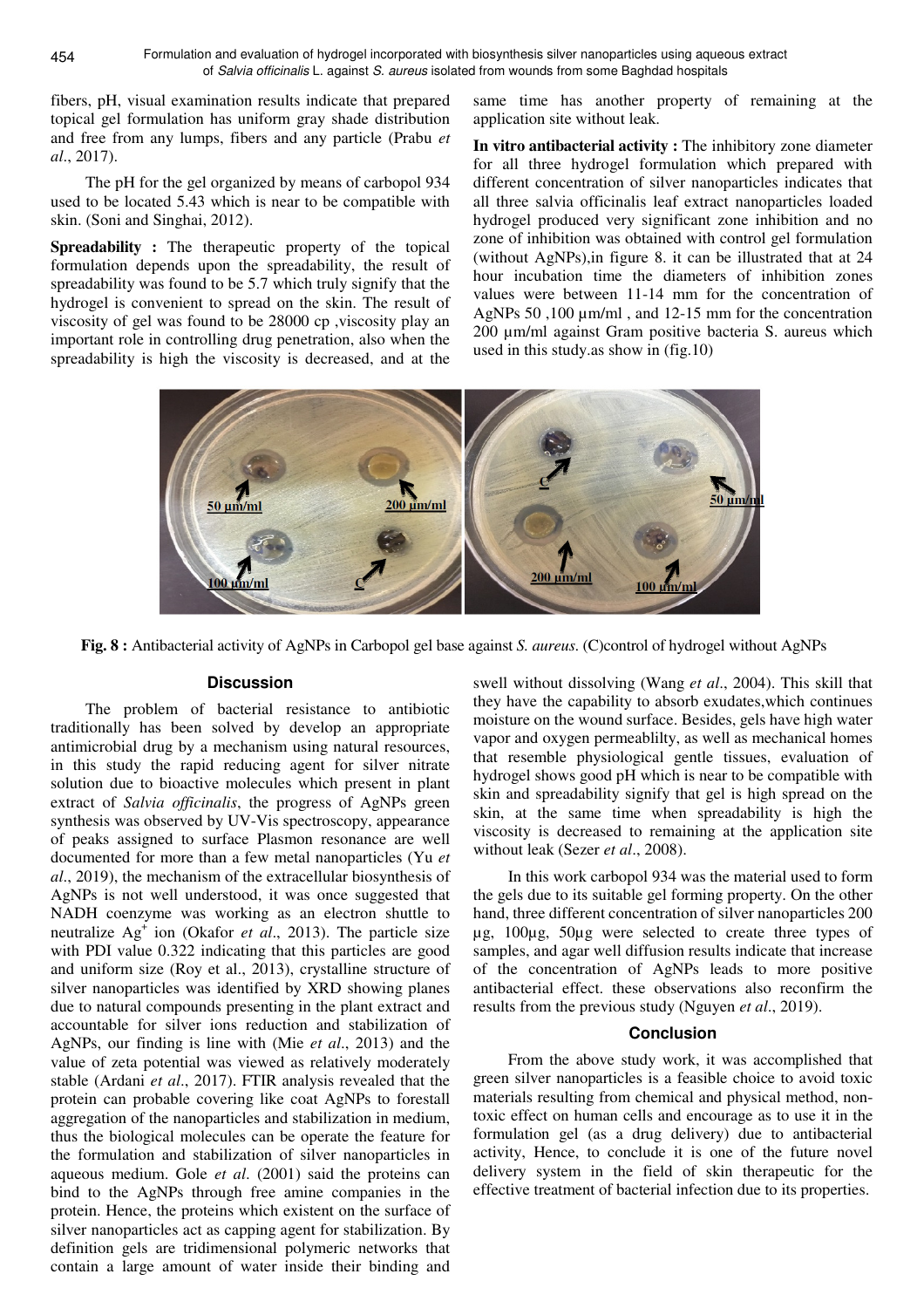## **References**

- Arrieta, J.B.; Florido, A.; Ràfols, C.P.; Serrano, N.; Fiol, N.; Poch, J.; Villaescusa, I. (2018). Green Synthesis of Ag Nanoparticles Using Grape Stalk Waste Extract for the Modification of Screen-Printed Electrodes. Nanomaterials., 8(11): 946.
- Bagyalakshmi, J. and Haritha, H. (2017). Green Synthesis and Characterization of Silver Nanoparticles Using *Pterocarpus marsupium* and Assessment of its *in vitro* Antidiabetic Activity. American Journal of Advanced Drug Delivery, 5(3): 118-130.
- Baia, L. and Simon, S. (2007). UV-VIS and TEM assessment of morphological features of silver nanoparticles from phosphate glass matrices. Modern Research and Educational Topics in Microscopy., 576-583.
- Balaji, D.; Basavaraja, S.; Deshpande, R.; Mahesh, D.B.; Prabhakar, B. and Venkataraman, A. (2000). Extracellular biosynthesis of functionalized silver nanoparticles by strains of *Cladosporium cladosporioides* fungus, Colloids and surfaces B: biointerfaces.,68: 88-92.
- Garg, S. (2012). Rapid Biogenic Synthesis of Silver nanoparticles using Black Pepper (Pepper nigrum) corn Extract. International Journal of Innovations in Biological and Chemical Science, 3: 5-10.
- Ghorbani, A. and Esmaeilizadeh, M. (2017). Pharmacological properties of *Salvia officinalis* and its components. Journal of Traditional and Complementary Medicine, (7): 433-440.
- Gole, A.; Dash, C.; Ramakrishnan, V.; Sainkar, S.; Mandale, A. and Rao, M. (2001). Pepsin− gold colloid conjugates: preparation, characterization, and enzymatic activity. Langmuir., 17: 1674-9
- Indra, V.; Ramya, B.; Seetharaman, S.; Geetha, S. and Perinbam, K. (2017). Synthesis of Silver Nanoparticles using *Adathoda vasica* Aqueous Leaf Extract and its Effect on Bacterial Activity. World Journal of Pharmaceutical Research., 6(3): 661-669.
- Kokila, T.; Ramesh, S. and Geetha, D. (2015). Biosynthesis of silver nanoparticles from Cavendish banana peel extract and its antibacterial and free radical scavenging assay: a novel biological approach. Appl Nanosci., 5: 911–920.
- Kumar, D.; Agrawal, V. and Kumar, G. (2017). Green synthesis of silver nanoparticles using *Holarrhena antidysenterica* (L.) Wall. bark extract and their larvicidal activity against dengue and filariasis vectors. Parasitology Research., 117(2): 377–389.
- Kumar, K. and Prasad, A.D. (2012). Fourier transform infrared spectroscopy an advanced technique for identification of biomolecules. spectroscopy, 14-15.
- Lin, L.; Wang, W.; Huang, J.; Li, Q.; Sun, D.; Yang, X.; Huang, J.; Sun, D.; Wang, H.; He, N.; Wang, X. (2010). Nature factory of silver nanowires: Plant-mediated synthesis using broth of *Cassia fistula* leaf.Chemical Engineering Journal., 162(2010): 852-8.
- Mekkawy, A.I.; El-Mokhtar, M.A.; Nafady, N.A.; Yousef, N.; Hamad, M.A.; El-Shanawany, S.A.; Ibrahim, E.H. and Elsabahy, M. (2017). *In vitro* and *in vivo* evaluation of biologically synthesized silver nanoparticles for topical applications: effect of surface coating and loading into hydrogels. International Journal of Nanomedicine., 12: 759–777.

Mohammed, W.H.; Ali, W.K. and Al-Awady, M.J. (2018).

Evaluation of *in vitro* drug release kinetics and antibacterial activity of vancomycin HCl-loaded nanogel for topical application. J. Pharm. Sci. & Res.,10(11): 2747-2756.

- Nguyen, T.D.; Nguyen, T.T.; Ly, K.L.; Tran, A.H.; Nguyen, T.N.; Vo, M.T.; Ho, H.M.; Dang, N.T.; Vo, V.T.; Nguyen, D.H.; Nguyen, T.H. and Nguyen, T.H. (2019). *In Vivo* Study of the Antibacterial Chitosan/Polyvinyl Alcohol Loaded with Silver Nanoparticle Hydrogel for Wound Healing Applications. International Journal of Polymer Science.
- Okafor, F.; Janen, A.; Kukhtareva, T.; Edwards, V. and Curley, M. (2013). Green Synthesis of Silver Nanoparticles, Their Characterization, Application and Antibacterial Activity. Int. J. Environ. Res. Public Health, 10: 5221-5238.
- Pandian, M.; Marimuthu, R.; Nastesan, G.; Rajagopal, R.E.; Justin, J.S.; Haja Mohideen, A.A. (2013). Development of biogenic silver nano particle from *Pelargonium graveolens* leaf extract and their antibacterial activity. American Journal of Nanoscience and Nanotechnology, 1(2): 57-64.
- Phanjom, P. and Ahmed, G. (2015). Biosynthesis of silver nanoparticles by *Aspergillus oryzae* (MTCC No. 1846) and its characterizations. Nanoscience and Nanotechnology, 5: 14-21.
- Prabakaran, M.; Subha, K.; Thennarasu, V. and Merinal, S. (2012). Biosynthesis of silver nanoparticles using *Sphaerulina albispiculata* and evaluation of antibacterial activity, European Journal of Experimental Biology, 2: 297-303.
- Prabhu, S. and Poulose, E.K. (2012). Silver nanoparticles: mechanism of antimicrobial action, synthesis, medical applications and toxicity effects. International Nano Letters, 2: 1-32.
- Prabu, S.L.; Umamaheswari1, A.; Rajakumar, S.; Bhuvaneswari1, P.L. and Muthupetchi1, S. (2017). Development and Evaluation of Gel Incorporated with Synthesized Silver Nanoparticle from *Ocimum gratissimum* for the Treatment of Acne Vulgaris. American Journal of Advanced Drug Delivery., 5(3):107-117.
- Prusty, A.K. and Parida, P. (2015). Development and Evaluation of Gel Incorporated with Biogenically Synthesised Silver Nanoparticles. Journal of Applied Biopharmaceutics and Pharmacokinetics., 3(1).
- Roy, S.; Mukherjee, T.; Chakraborty, S.H. and Das, T.K. (2013). Biosynthesis ,Characterization and Antifungal activity of Silver Nanoparticles Synthesized by the Fungus *Aspergillus foetidus* MTCC8876. Digest Journal of Nanomaterials and Biostructures. 8(1): 197 – 205.
- Saha, A.; Giri, N.K.; Agarwal, S.P. Silver Nanparticle Based Hydrogels of TULSI Extracts For Topical Drug Delivery. Int. J. Ayur. Pharma Research., 5(1): 17-23.
- Sezer, A.D.; Cevher, E.; Hati˙pog˘lu, F.; Og˘urtan, Z.; Levent bas, A. and Akbuga, J. (2008). Preparation of Fucoidan-Chitosan Hydrogel and Its Application as Burn Healing Accelerator on Rabbits., Biol. Pharm. Bull. 31(12): 2326—2333.
- Song, J.Y.; Jang, H.K. and Kim, B.S. (2009). Biological synthesis of gold nanoparticles using *Magnolia kobus* and *Diospyros kaki* leaf extract. Process Biochemistry., 44: 1133-8.
- Soni, H. and Singhai, A.K. (2013). Formulation and